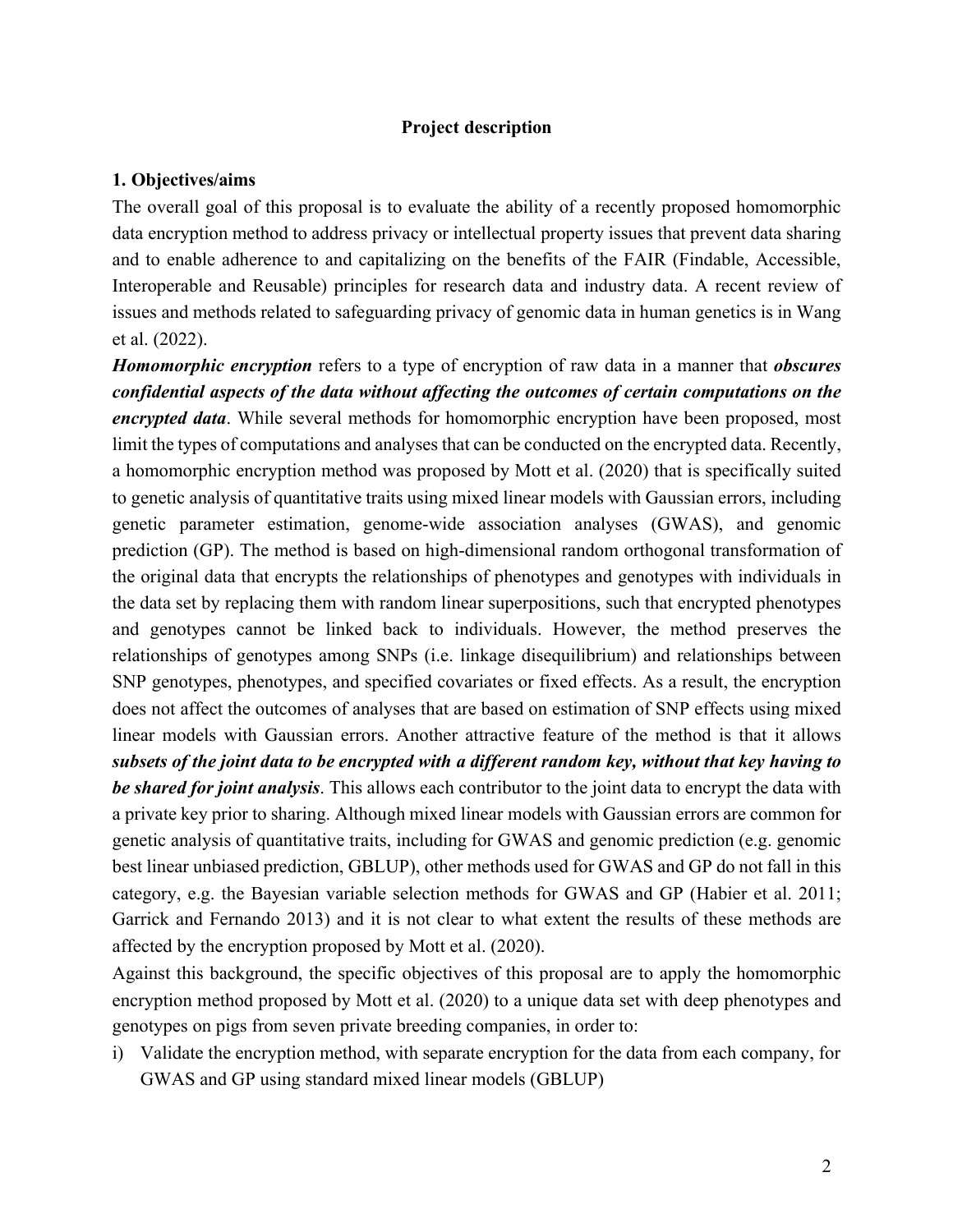- ii) Evaluate the impact of encryption on GWAS and GP using Bayesian variable selection methods.
- iii) Demonstrate the encryption methods to the breeding companies and other stakeholders, including the crop and livestock genetics communities, and determine to what extent it addresses their concerns about data sharing and their ability to conduct research using encrypted data.

The data set we will use is described in Cheng et al. (2020), consisting of extensive phenotypes and 650K SNP genotypes on over 3200 pigs from 7 private breeding companies. These breeding companies directly compete with each other in the market but agreed to contribute pigs and data to the work described in Cheng et al. (2020), on the condition that confidentiality of their data would be maintained in all analyses and publications. For objectives 1 and 2, data from each company will be separately encrypted using the R or Julia scripts developed in Mott et al. (2020) and analyzed using GBLUP and Bayesian variable selection approaches for GWAS and GP, as implemented in the Julia for Whole-genome Analysis Software (JWAS, https://github.com/reworkhow/JWAS.jl) described in Cheng et al. (2018). Several of these analyses have already been applied to the original data, as described in Cheng et al. (2021). Analyses will be repeated for the multiple phenotypes described in Cheng et al. (2020), including phenotypes that violate the assumption of normality (e.g. mortality). Results will be compared to those from analysis of the original data to evaluate the impact of encryption. For objective 3, results will be communicated to the seven breeding companies, requirements for data encryption and standardization of data across companies will be identified, and input will be solicited from the breeding companies on the ability of this approach to address confidentiality concerns and what, if any, other measures are needed. We will also present the method and results in a workshop for the AG2PI communities to solicit their inputs on the effectiveness and limitations of the use of encrypted data for further research.

#### **2. Furthering the aims of the AG2PI**

Data sharing is essential for G2P research, as large data sets are needed to answer many G2P questions and for genomic prediction to advance genetic improvement in livestock and crop populations. This includes the sharing of the extensive phenotypic and genetic data that is available in industry, as well as the sharing of data among researchers. In addition, many funding agencies and journals now require research data to be made available publicly following the FAIR principles, not only to allow results and conclusions of the published research to be validated but also to enable the data to be used for other purposes by other researchers. There are, however, several obstacles to data sharing, including the reluctance of private industry to share data because their data are considered to contain intellectual property information or trade secrets and because of concerns that the data could be used to undermine a company's competitive advantage. Some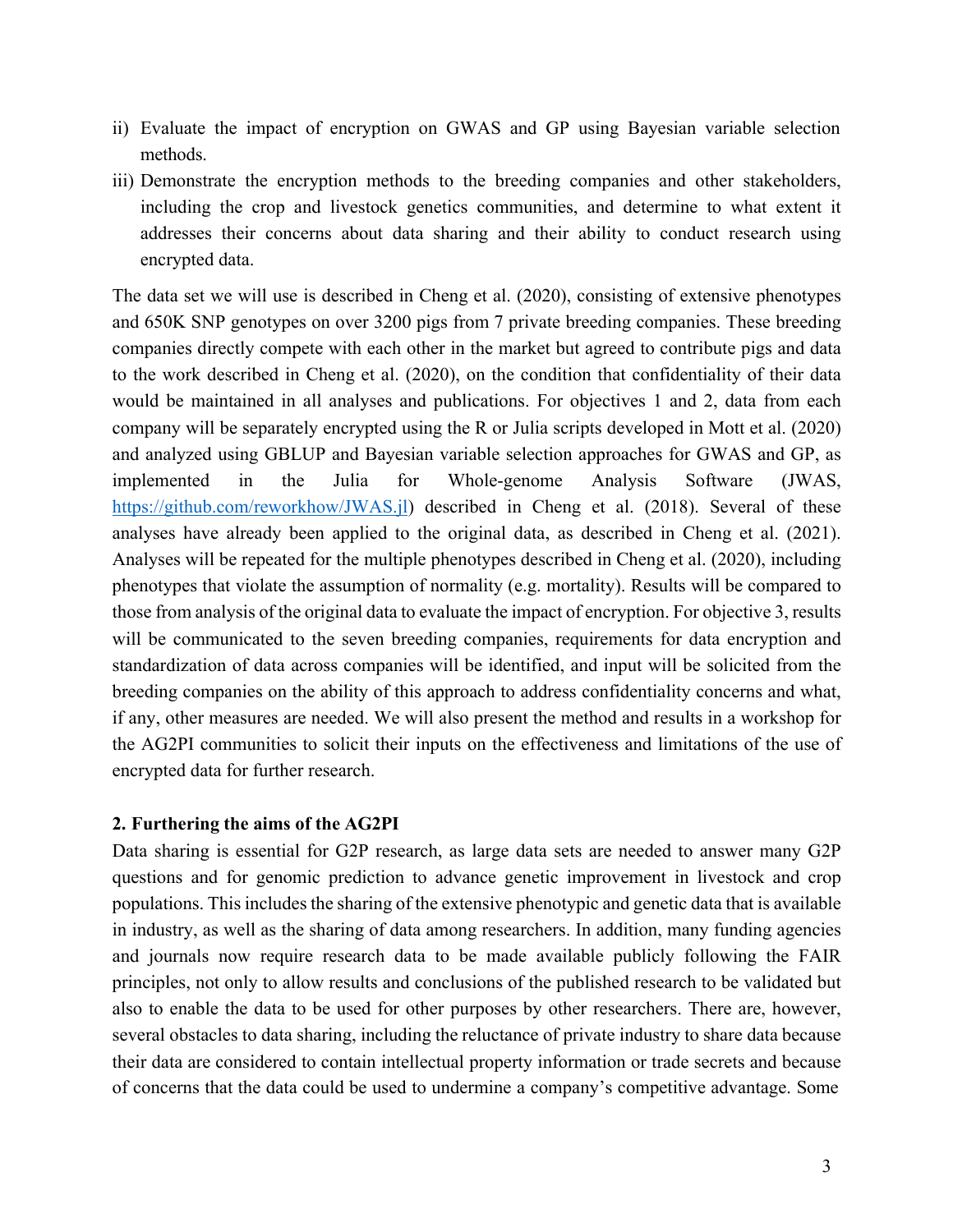of these concerns can be overcome by secure encryption of the data such that confidential information is protected, while allowing the data to be used for validation and for further research. The proposed work will evaluate a homomorphic encryption approach that has recently been proposed for this purpose on an multi-company industry research data set by testing the effect of encryption on the results of statistical analyses of the data, and to obtain feedback from industry on the suitability of this approach to protect company confidential information. The proposed approach will also enable creation of joint training data for genomic prediction across companies, allowing SNP effects to be estimated based on the combined data and then used for private genomic prediction within each company. Success will be evaluated based on the outcomes of the analyses and the feedback received from industry. The research outcomes and feedback will determine whether additional method development and communication is needed.

# **3. Expected outcomes & deliverables**

We expect to demonstrate that encryption does not affect GWAS and GP results when using GBLUP methods for traits that follow normality assumptions. We also expect to be able to quantify the impact of encryption on GWAS and GP results from GBLUP approaches for traits that do not follow normality assumptions and for Bayesian variable selection approaches. This knowledge will be important to determine whether additional developments in the encryption methodology are needed. We will also obtain feedback from breeding companies on the effectiveness of the approach in terms of alleviating data sharing concerns. This will also inform whether additional methodology development and/or additional outreach is needed. The proposal uses an existing multi-company industry research data set as a case study. However, results will apply to other data sets across the livestock and plant communities and industries.

# **4. Qualifications of the project team**

Dr. Dekkers has has over 30 years of experience as a faculty member and active researcher in quantitative genetics and genomics. He has extensive experience in developing and leading multidisciplinary collaborative programs.

Dr. Cheng has expertise in statistical genetics and software development. He has developed multiple novel algorithms and statistical models for quantitative genetics of big data. The development of a software tool called "JWAS", for which Cheng is the primary developer, was funded by two USDA-NIFA-AFRI projects.

Dr. Tuggle has more than 30 years of experience in analyzing porcine genomes, from genetic and physical gene mapping to functional and bioinformatic analyses of gene networks. He has extensive expertise in applying transcriptomics to understanding immunogenetics and genomics. Dr. Mott is an expert in bioinformatics and statistical genetics of animal and plant populations He recently developed and published a method for homomorphic genotype encryption (Mott et al 2020 Genetics) based on random orthogonal matrices as encryption keys.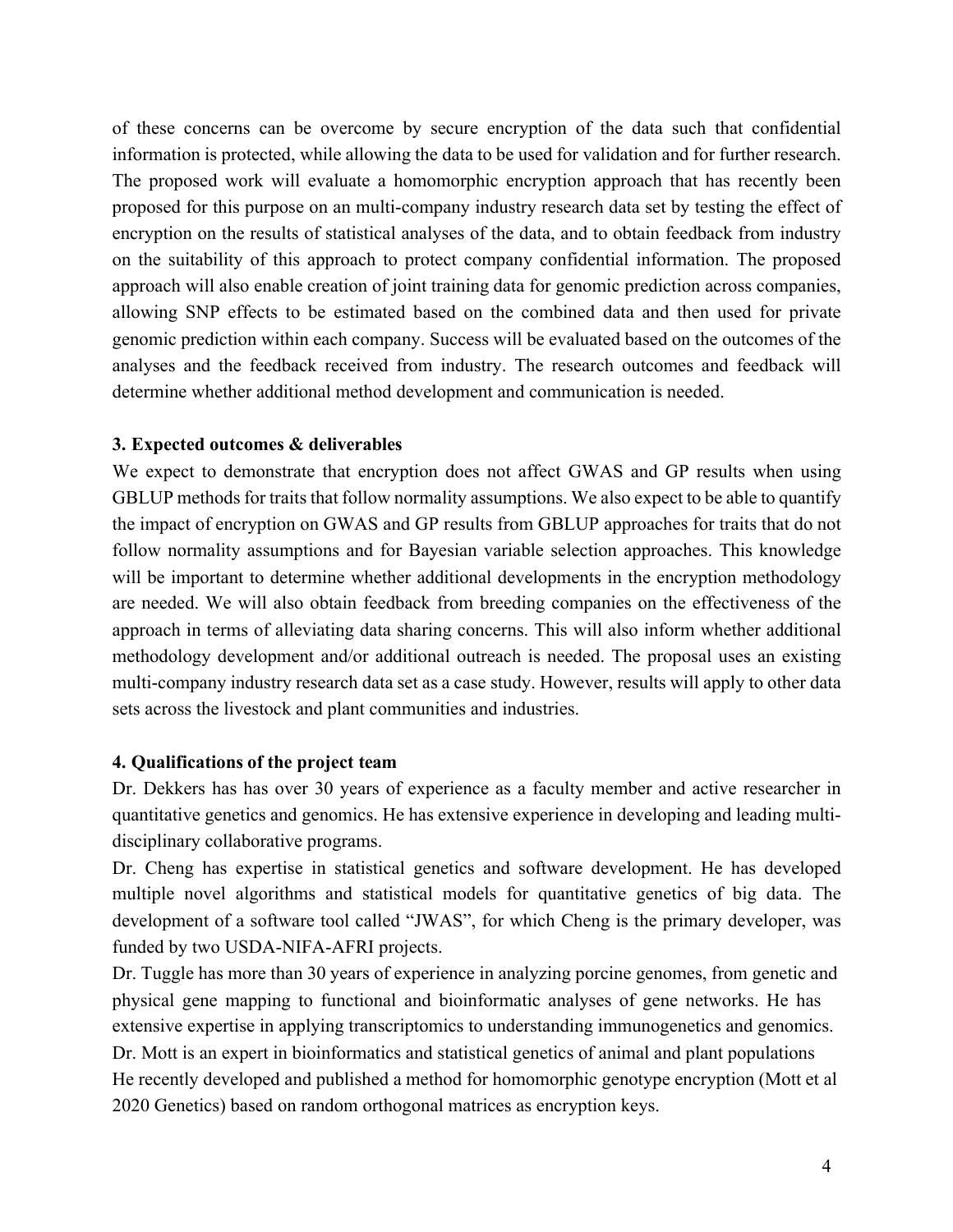Dr. Fang has extensive expertise and experience in quantitative genetics/genomics, bioinformatics and comparative genomics. He leads the FarmGTx project, which is an international consortium (over 30 universities and institutes involved) aiming to build a comprehensive catalog of regulatory variants (e.g., eQTLs) across farm animal species.

| --------  |                            |                |               |               |               |
|-----------|----------------------------|----------------|---------------|---------------|---------------|
| Objective | <b>Milestone</b>           | $9/22 - 12/22$ | $1/23 - 5/23$ | $6/23 - 7/23$ | $7/23 - 8/23$ |
| i)        | Complete GBLUP analyses    |                |               |               |               |
| ii)       | Complete Bayesian analyses |                |               |               |               |
| iii)      | Conduct Industry outreach  |                |               |               |               |
|           | Conduct AG2PI workshop     |                |               |               |               |

#### **5. Proposal timeline**

# **6. Engaging AG2P scientific communities & underrepresented groups**

Geneticists from the seven breeding companies will be engaged right from the start, as we have a monthly virtual meeting with them. Other industry and AG2P scientific communities will be engaged by providing a workshop in the summer of 2023 to presents the results of the work and generate discussion on whether this addresses the needs of the community and/or what its limitations are, requiring further work. Results will also be communicated to the scientific community and industry through a scientific publication. The proposed methodology will allow smaller organizations to team up to create the large data sets that are needed for G2P research without compromising their intellectual property and confidentiality.

# **Bibliography/References cited**

Cheng, H., Fernando, R. L., and Garrick, D. J. 2018 JWAS: Julia implementation of wholegenome analysis software. Proceedings of the World Congress on Genetics Applied to Livestock Production,11.859. Auckland, New Zealand. http://www.wcgalp.org/proceedings/2018/jwasjulia-implementation-whole-genome-analyses-software

Cheng, J., Putz, A.M., Harding, J.C., Dyck, M.K., Fortin, F., Plastow, G.S., Canada, P. and Dekkers, J.C., 2020. Genetic analysis of disease resilience in wean-to-finish pigs from a natural disease challenge model. *Journal of Animal Science*, *98*(8), p.skaa244. https://doi.org/10.1093/jas/skaa244

Cheng, J., Fernando, R., Cheng, H., Kachman, S.D., Lim, K., Harding, J., Dyck, M.K., Fortin, F., Plastow, G.S. and Dekkers, J., 2021. Genome-wide association study of disease resilience traits from a natural polymicrobial disease challenge model in pigs identifies the importance of the major histocompatibility complex region. *G3 Genes| Genomes| Genetics*. https://doi.org/10.1093/g3journal/jkab441